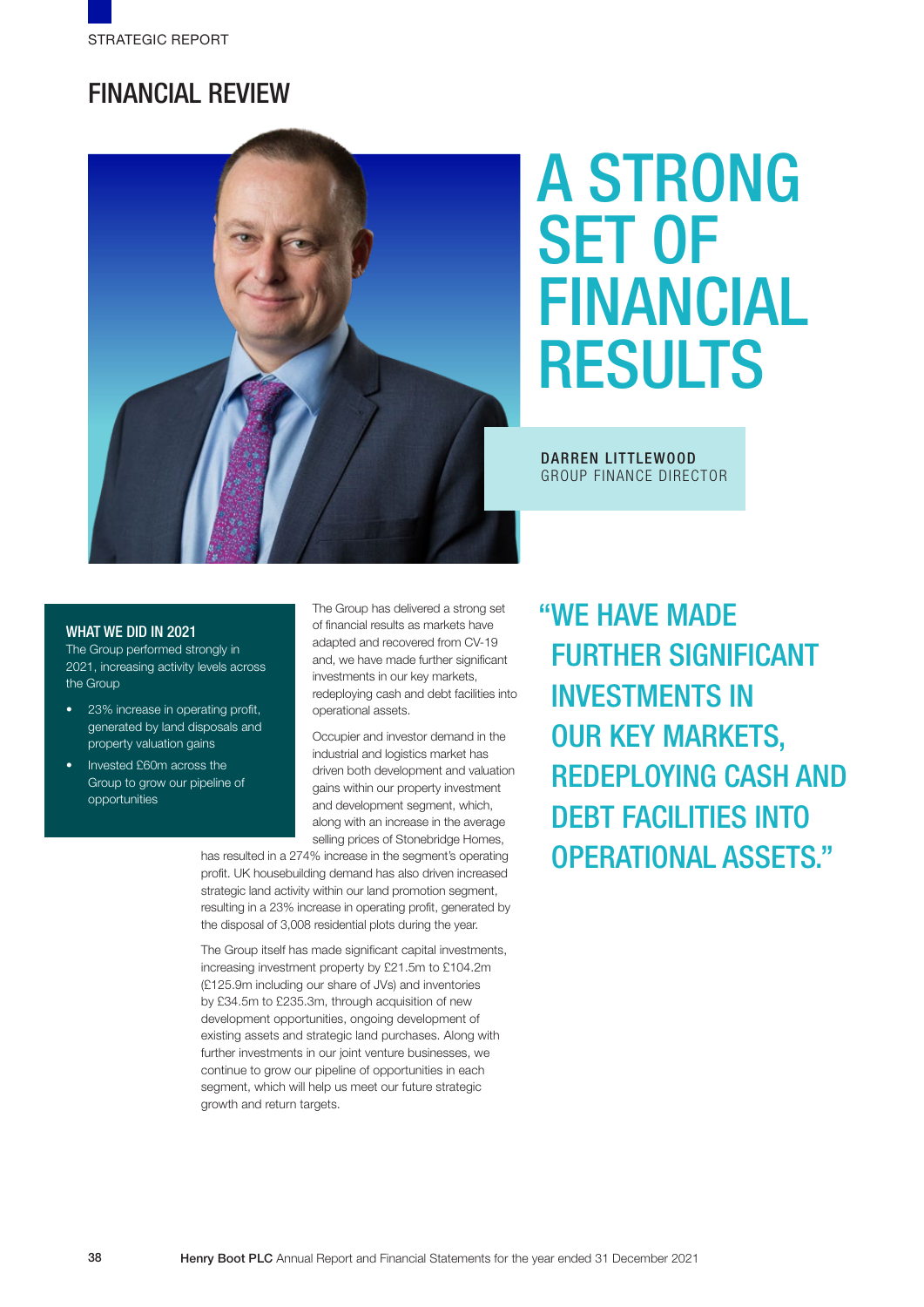#### SUMMARY OF FINANCIAL PERFORMANCE

|                                     | 2021  | 2020  |          |
|-------------------------------------|-------|-------|----------|
| <b>Scheme</b>                       | £'m   | E'm   | Change % |
| <b>Total revenue</b>                |       |       |          |
| Property investment and development | 69.4  | 85.5  | $-19$    |
| Land promotion                      | 58.6  | 21.0  | $+179$   |
| Construction                        | 102.6 | 115.9 | $-11$    |
|                                     | 230.6 | 222.4 | $+4$     |
| <b>Operating profit/(loss)</b>      |       |       |          |
| Property investment and development | 18.3  | 4.9   | $+273$   |
| Land promotion                      | 17.5  | 14.2  | $+23$    |
| Construction                        | 9.0   | 6.5   | $+38$    |
| Group overheads                     | (9.3) | (8.1) | $-14$    |
|                                     | 35.5  | 17.5  | $+103$   |
| Net finance cost                    | (0.4) | (0.4) |          |
| <b>Profit before tax</b>            | 35.1  | 17.1  | $+105$   |

# CONSOLIDATED STATEMENT OF COMPREHENSIVE INCOME

Revenue increased 4% to £230.6m (2020: £222.4m) as transactional activity in the land promotion segment improved disposing of 3,008 plots (2020: 2,000) and the average selling price by Stonebridge Homes increased 38% to over £500k per unit (2020: £368k). Revenue within the property investment and development segment reduced overall as we are increasingly transacting through joint venture entities reported on a net basis in share of profits of joint ventures and associates. The construction segment completed the £89m Glass Works urban development scheme in Barnsley and commenced new urban development works on the Heart of the City and Kangaroo Works schemes in Sheffield, effectively securing revenue for 2022.

Gross profit of the Group increased 37% to £55.5m (2020: £40.5m), a gross profit margin of 24% (2020: 18%) reflecting the higher margin returns from land promotion activities. Administrative expenses increased by £3.4m (2020: £0.9m decrease) including £0.8m full repayment of the Coronavirus Job Retention Scheme monies as well as an increase in staff costs and general expenditure, which were curtailed during the prior year due to CV-19.

Pension expenses of £6.0m (2020: £4.6m) are £1.4m higher than the prior year. Following a consultation with active members of the defined benefit pension scheme early in 2021, the Group closed the scheme to future accrual with an associated cost of £2.2m.

Property revaluation gains of £8.0m (2020: £1.3m) were the net effect of uplifts of £10.3m (2020: £5.7m) generated largely from increases in the fair value of industrial assets, from the re-gearing of existing leases and from completion of assets under construction, offset by the recognition of

valuation deficits of £2.3m (2020: £4.4m) on a number of other properties, which, for the most part are those subject to future development.

Profit on the sale of investment property of £1.3m (2020: loss of £0.1m), includes the opportune disposal of a newly developed retail site in Huyton to a national supermarket retailer.

Share of profit of joint venture and associates of £8.9m (2020: £1.8m) includes industrial development disposals and valuation uplifts on a number of schemes in the property investment and development segment.

Profit on disposal of joint ventures and subsidiaries in the prior year of £7.4m principally included the disposal of a 50% interest in a joint venture entity in our land promotion segment.

Overall, operating profits increased by 103% to £35.6m (2020: £17.5m) and, after adjusting for net finance costs, we delivered a PBT of £35.1m (2020: £17.1m).

The segmental result analysis shows that property investment and development produced an increased operating profit of £18.3m (2020: £4.9m), arising from growing commercial rent rolls, increases in the fair value of industrial properties, profits from joint ventures in Huddersfield, Enfield and Wakefield, the profit on disposal of a retail unit at Huyton and an increase in the average selling price of housing units. Land promotion operating profit increased 23% to £17.5m (2020: £14.2m) as we disposed of 3,008 residential plots during the year (2020: 2,000). Construction segment operating profits increased to £9.0m (2020: £6.5m) as productivity levels increase and due to a prior year impairment charge of £2.0m. We continue to show how the benefits of a broad-based operating model allow us to manage the impact in these cyclical markets during challenging times and capitalise on market recoveries in the aftermath.

RETURN ON CAPITAL INVESTMENT



NAV PER SHARE 267p

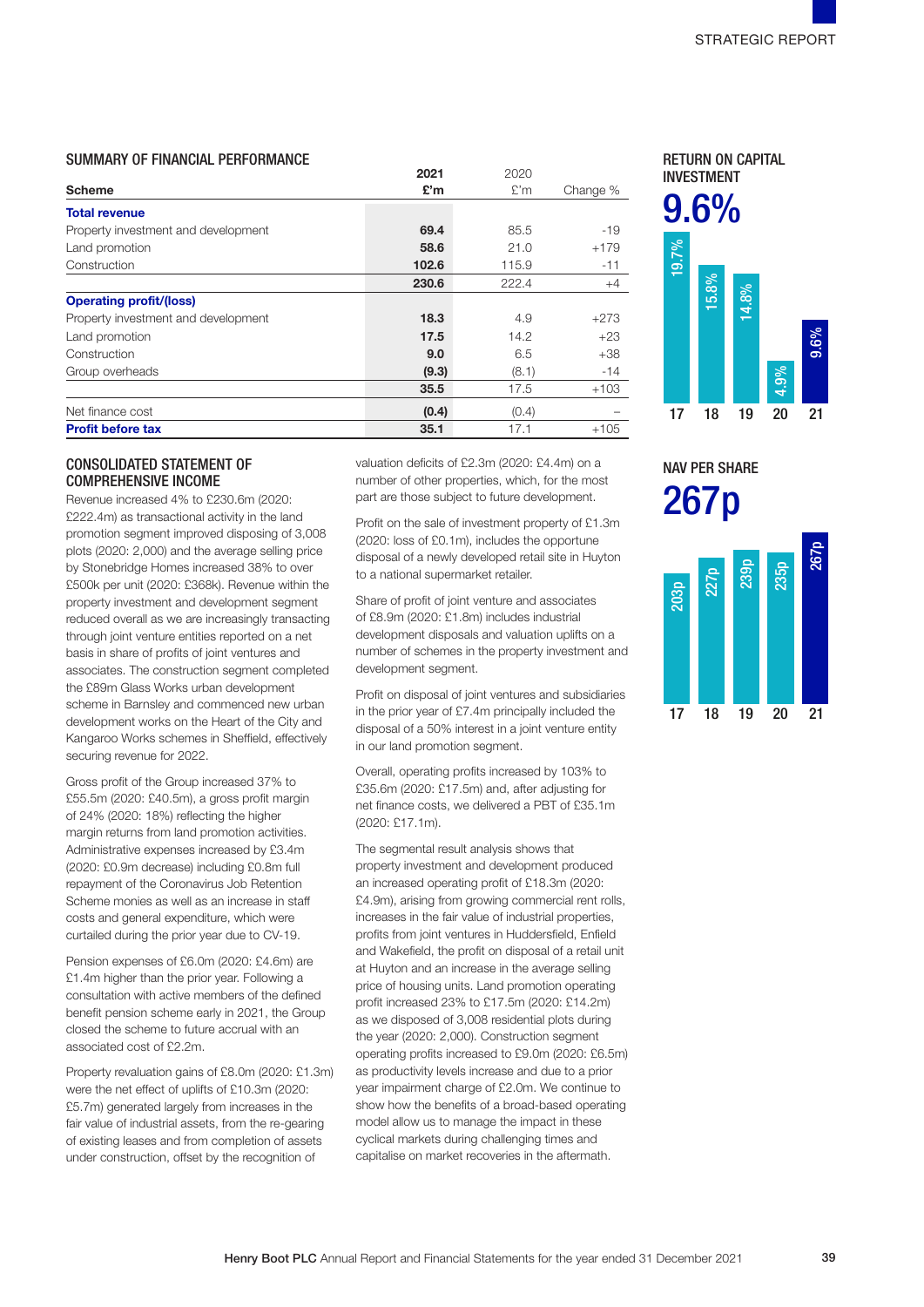# FINANCIAL REVIEW

We maintain a significant pipeline of property development and consented residential plots, the variable timing of the completion of deals in these areas does give rise to financial results, which can vary depending upon when contracts are ultimately concluded. We mitigate this through the mix of businesses within the Group and our business model which, over the longer term, will ultimately see the blended growth of the Group delivered.

# TAX

The tax charge for the year was £4.5m (effective rate of tax: 12.8%) (2020: £3.4m; effective tax rate: 20%) and is lower (2020: higher) than the standard rate of tax due to adjustments in respect of earlier years arising from additional loss relief on asset disposals (2020: due to impairment of ineligible goodwill and a dry tax charge on transfer of an asset from inventory to investment property offset by joint venture profits presented net of tax). Current taxation on profit for the year was £1.1m (2020: £3.1m), deferred tax was £3.4m (2020: £0.3m).

# EARNINGS PER SHARE AND DIVIDENDS

Basic earnings per share increased 135% to 21.2p (2020: 9.0p) as performance continues to recover post CV-19 and in line with the increase in profits attributable to owners of the Parent Company. Total dividend for the year increased 10% to 6.05p (2020: 5.50p), with the proposed final dividend increasing to 3.63p (2020: 3.30p), payable on 1 June 2022 to shareholders on the register as at 6 May 2022. The ex-dividend date is 5 May 2022.

## RETURN ON CAPITAL EMPLOYED (ROCE)

Higher operating profit in the year saw an increased ROCE1 to 9.6% in 2021 (2020: 4.9%). While this shows a significant recovery from the initial impact of CV-19, we continue to believe that a target return of 10%–15% is appropriate for our current operating model and the markets in which we operate. We will continue to monitor this important performance measure over the business cycle.

## FINANCE AND GEARING

Net finance costs remain at £0.4m (2020: £0.4m). Having maintained a cash surplus during the uncertainties of Brexit and CV-19, the Group made a number of strategic investments in 2021, bringing us back within our optimal gearing range of 10%–20%. While interest rates are beginning to rise, they remain at low levels and are an effective source of funding for the Group.

Interest cover, expressed as the ratio of operating profit (excluding the valuation movement on investment properties, disposal and joint venture profits) to net interest (excluding interest received on other loans and receivables), was 31 times (2020: 13 times). No interest incurred in either year has been capitalised into the cost of assets.

The Group's banking facilities were agreed on 23 January 2020 at £75.0m. The facility includes an additional accordion facility of £30.0m, which can be called upon at the Group's request. The facility with Barclays Bank PLC, HSBC UK Bank plc and National Westminster Bank Plc runs for three years and includes two one-year extensions. On 19 January 2022, the banks agreed to the Group's second extension taking the facility to 23 January 2025. The Group had drawn £50.0m of the facility at 31 December 2021 (2020: £nil).

On 20 December 2021, the Group signed an additional £25.0m receivables purchase agreement with HSBC that allows it to draw funds on transfer of deferred income receivables to the bank. The risk and rewards of ownership are deemed to fully transfer to HSBC and, therefore, this agreement is recorded off balance sheet. No amounts were utilised under the terms of the agreement at 31 December 2021; however, the Group did make its first drawdown of £6.2m in January 2022.

2021 year-end net debt<sup>3</sup> was £43.5m (2020: net cash £27.0m) resulting in the Group net debt having gearing of 12.2% (2020: no gearing). Total year-end net cash includes £2.9m (2020: £2.9m) of Homes and Communities Agency (HCA) funding, which is repayable from the future sale of residential units. All bank borrowings continue to be from facilities linked to floating rates or short-term fixed commitments. Throughout the year, we operated comfortably within the facility covenants and continue to do so.

## CASH FLOW SUMMARY

|                                              | 2021   | 2020  |
|----------------------------------------------|--------|-------|
|                                              | £'m    | £'m   |
| Operating profit                             | 35.6   | 17.5  |
| Depreciation and other non-cash items        | (13.9) | (5.1) |
| Net movement on equipment held               |        |       |
| for hire                                     | (4.8)  | (1.0) |
| Movement in working capital                  | (55.5) | 9.7   |
| <b>Cash generated from operations</b>        | (38.6) | 21.1  |
| Net capital investment                       | (20.9) | (9.5) |
| Net interest and tax                         | (5.0)  | (6.8) |
| Net dividends                                | (6.2)  | (3.6) |
| Other                                        | 0.2    | (1.2) |
| <b>Change in net cash</b>                    | (70.5) |       |
| Net cash brought forward                     | 27.0   | 27.0  |
| Net (debt)/cash <sup>3</sup> carried forward | (43.5) | 27.0  |

During 2021, the cash outflow from operations amounted to £38.6m (2020: £21.1m inflow) after net investment in equipment held for hire of £4.8m (2020: £1.0m), and cash outflows from a net increase in working capital of £55.5m (2020: £9.7m decrease). Our increase in working capital arises from additional investment in property developments in progress, our housebuilding land portfolio and from growing trade receivables as commercial activity levels rise.

Net capital investment of £20.9m (2020: £9.5m) arose from additions to investment property and property, plant and equipment of £18.4m (2020: £12.9m) and investment in joint ventures of £13.7m (2020: nil), which were offset by disposals of investment property and property, plant and equipment and joint ventures of £10.7m (2020: £3.4m).

Net dividends, totalled £6.2m (2020: £3.6m), with those paid to equity shareholders of £7.6m (2020: £4.6m) increasing by 65% and, dividends to non-controlling interests of £0.7m, being offset by dividends received from joint ventures during the year of £2.2m (2020: £2.2m).

After net interest and tax of £5.0m (2020: £6.8m), there was an overall outflow in net cash of £70.5m (2020: no movement), resulting in net debt of £43.5m (2020: £27.0m net cash).

#### NOTES:

- <sup>1</sup> Return on Capital Employed is an alternative performance measure (APM) and is defined as operating profit/average of total assets less current liabilities at the opening and closing balance sheet dates.
- <sup>2</sup> Net Asset Value (NAV) per share is an APM and is defined using the statutory measures net assets/ordinary share capital.
- <sup>3</sup> Net (debt)/cash is an APM and is reconciled to statutory measures in note 32.
- <sup>4</sup> Total Accounting Return is an APM and is defined as the growth in NAV per share plus dividends paid, expressed as a percentage of NAV per share at the beginning of the period.